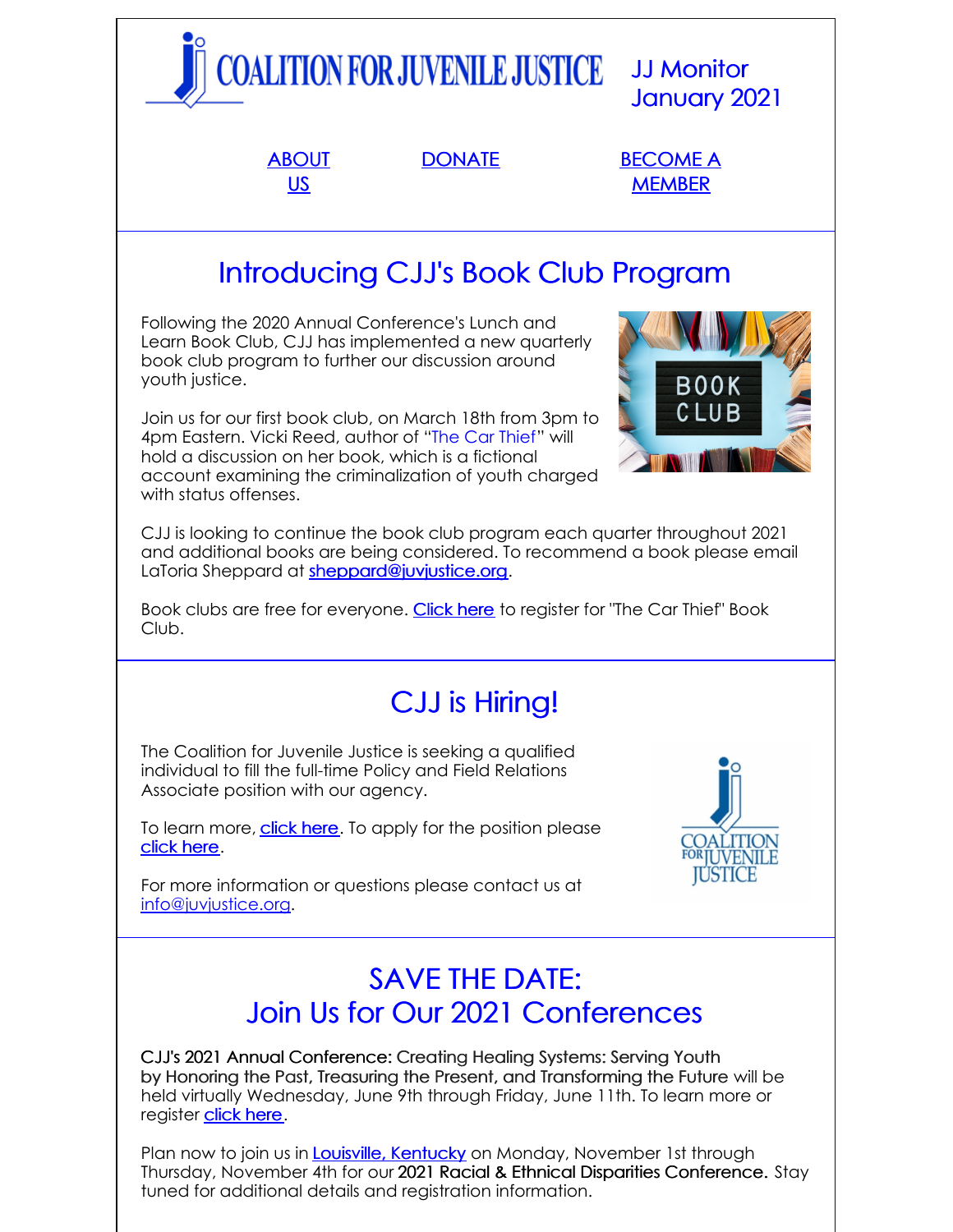To learn more, contact us at **[info@juvjustice.org](mailto:info@juvjustice.org)**.

**Join CJJ!** Click here to learn more about CJJ [memberships.](http://juvjustice.org/about-us/members)

# Upcoming Webinars

Building Brighter Tomorrows: A Vision for Youth Justice in 2021 and Beyond Today, January 21, 2021 3pm-4pm ET

As we move into a new year, a new Congress, and a new Administration, join us for a conversation about top priorities in youth advocacy for 2021 and beyond. Learn how advocates are hoping to reshape and improve



service provision for young people in the justice system, child welfare system, and those experiencing homelessness.

### Presenters:

Pastor Edward Palmer, National Chair, Coalition for Juvenile Justice Melissa Goemann, Senior Policy Counsel, [National](https://www.njjn.org/) Juvenile Justice Network Jennifer Pokempner, Senior Attorney, [Juvenile](https://jlc.org/) Law Center Marcella Middleton, Co-Director, A Way Home [America](https://awayhomeamerica.org/)

This webinar is free for CJJ members. To become a member [click](http://www.juvjustice.org/civicrm/contribute/transact?reset=1&id=2) here. To register for this webinar [click](https://attendee.gotowebinar.com/register/6891395147166012175) here.

New Toolkit: Accelerating Collaboration Between Youth Homelessness Providers and Youth Policing, Court, Probation, and Incarceration Systems Wednesday, February 10, 2021 3pm-4pm ET



Join NN4Y, Project Oz, and the Link to learn about the

latest publication and the top six steps a community should take to build an effective relationship between youth homelessness services and the youth court system:

- Open the lines of communication to begin to build a positive and strong relationship.
- Include court and probation system partners in your collaborative community and state work to prevent and end youth homelessness.
- Center youth and young adults with lived experiences of homelessness, placing an emphasis on BIYOC and LGBTQIA young people.
- Identify the top challenges and opportunities for collaboration. Be honest.
- Set clear goals and be persistent in achieving them.
- Evaluate progress towards goals and reaffirm or create new goals at least every six months.and young women of color, especially those who have experienced violence or exploitation.

#### Presenters:

Darla Bardine, Executive Director[,](https://nn4youth.org/) [National](https://nn4youth.org/) Network for Youth Lisa Thompson, Executive Director, [Project](http://projectoz.org/) Oz Beth Holger, Chief Executive Officer (CEO), The [Link](https://thelinkmn.org/)

To register for this webinar **[click](https://attendee.gotowebinar.com/register/8078880900002869004) here**.

A Healing-Centered Vision for Youth, Families, and **Communities**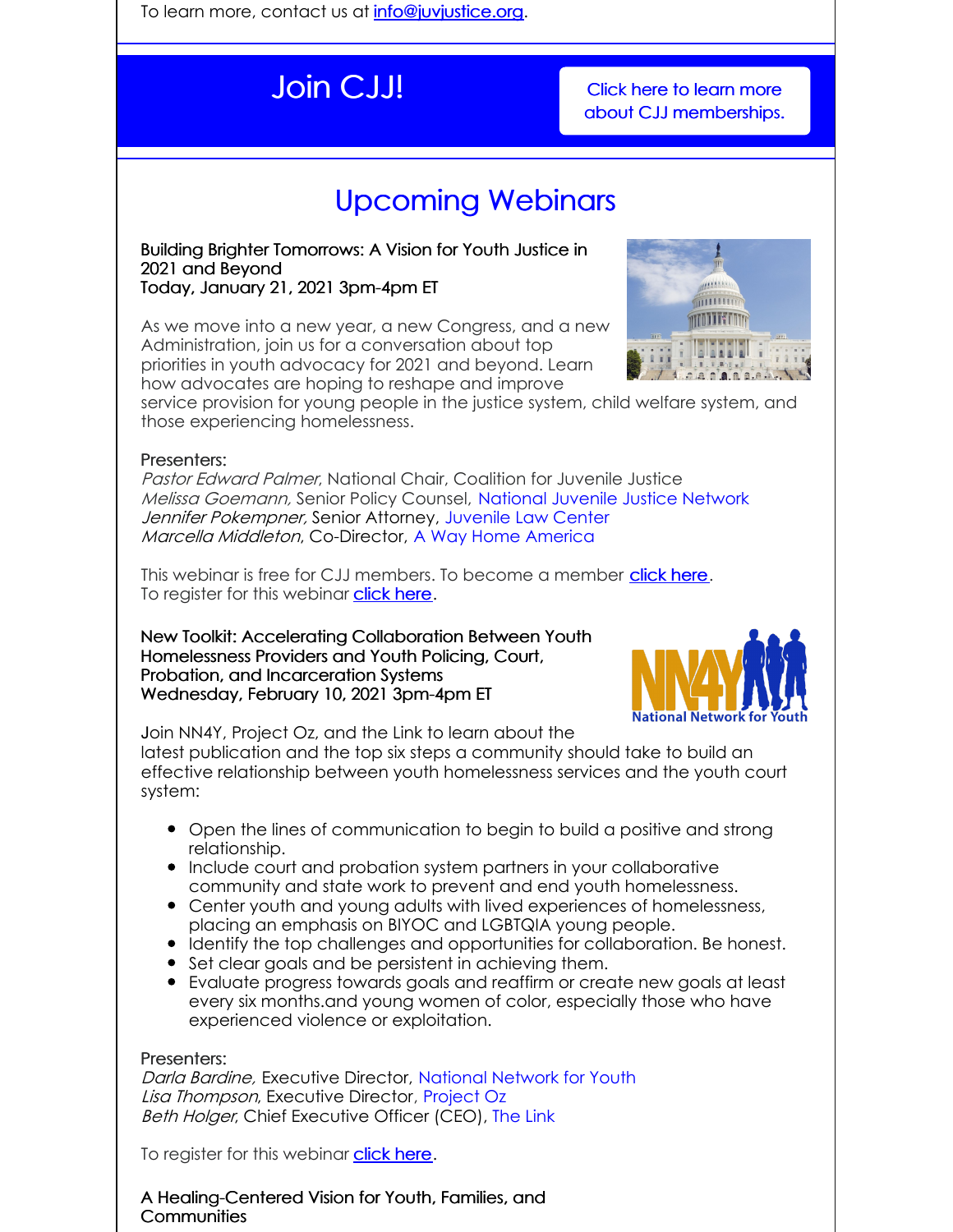#### Wednesday, March 10, 2021 at 3pm-4pm ET

### **This postponed webinar has now been rescheduled.**

Healing ourselves emotionally and mentally is not as easy as it sounds, and at times we neglect to acknowledge the importance of incorporating a healing approach in our everyday lives (school, work, home, etc.). The



healing-centered vision, adopted by Healing Ninjas, allows us to come to terms with events and circumstances which have occurred in our lives, and to overcome the barriers of mental illness--one person, one family, and one community at a time.

Healing Ninjas is an online community platform highlighting the stories of individuals who are seeking to master the art of healing. Join us on October 28th at 3 pm to learn more about the healing-centered vision and how, as individuals and professionals, we can influence those we work with to become a person who excels in a particular skill or activity--in other words, to become a HEALING NINJA.

#### Presenters:

Hernan Carvente-Martinez, Founder & CEO, [Healing](https://www.healingninjas.org/) Ninjas *Iliana Pujols, Director of Community Connections, Connecticut Juvenile Justice* **Alliance** 

Abdul Ali, Community Organizer, Maine Youth Justice

This webinar is free for CJJ members. To become a member [click](http://www.juvjustice.org/civicrm/contribute/transact?reset=1&id=2) here. To register for this webinar **[click](https://attendee.gotowebinar.com/register/6046871261264893198) here**.

**NOTE: If you previously registered for this webinar, you do not need to register again.**

From Prison Walls to College Halls: Achieving Success in the Face of Adversity Friday, April 9,2021 at 3pm-4pm ET



Join author, Hameen Shabazz on a journey from hopelessness to hopefulness as he bestows a holistic and

interpersonal approach to the youth justice system, foster care, and transitioning through America's re-entry programs. The journey, words, trials, and triumphs Hameen Shabazz shares to disentangling professional and personal issues divulges a systemic blue print to a successful life after incarceration.

#### Presenter:

Hameen Shabazz, Founder, [Project](https://dare2live.life/) NAS

This webinar is free for CJJ members. To become a member [click](http://www.juvjustice.org/civicrm/contribute/transact?reset=1&id=2) here. To register for this webinar **[click](https://attendee.gotowebinar.com/register/6171551482231338511) here.** 

# Federal Updates

### DOJ Appointments:

On January 7th, 2021, President Joe Biden announced key nominations for the Department of Justice: Judge Merrick Garland, nominee for Attorney General; Lisa Monaco, nominee for Deputy Attorney General; Vanita Gupta, nominee for Associate Attorney General; and Kristen Clarke, nominee for Assistant Attorney General for the Civil Rights Division.

### 2021 Juvenile Justice Appropriations:

The Fiscal Year 2021 budget, which was passed in late December in conjunction with the most recent Covid stimulus package includes modest funding increases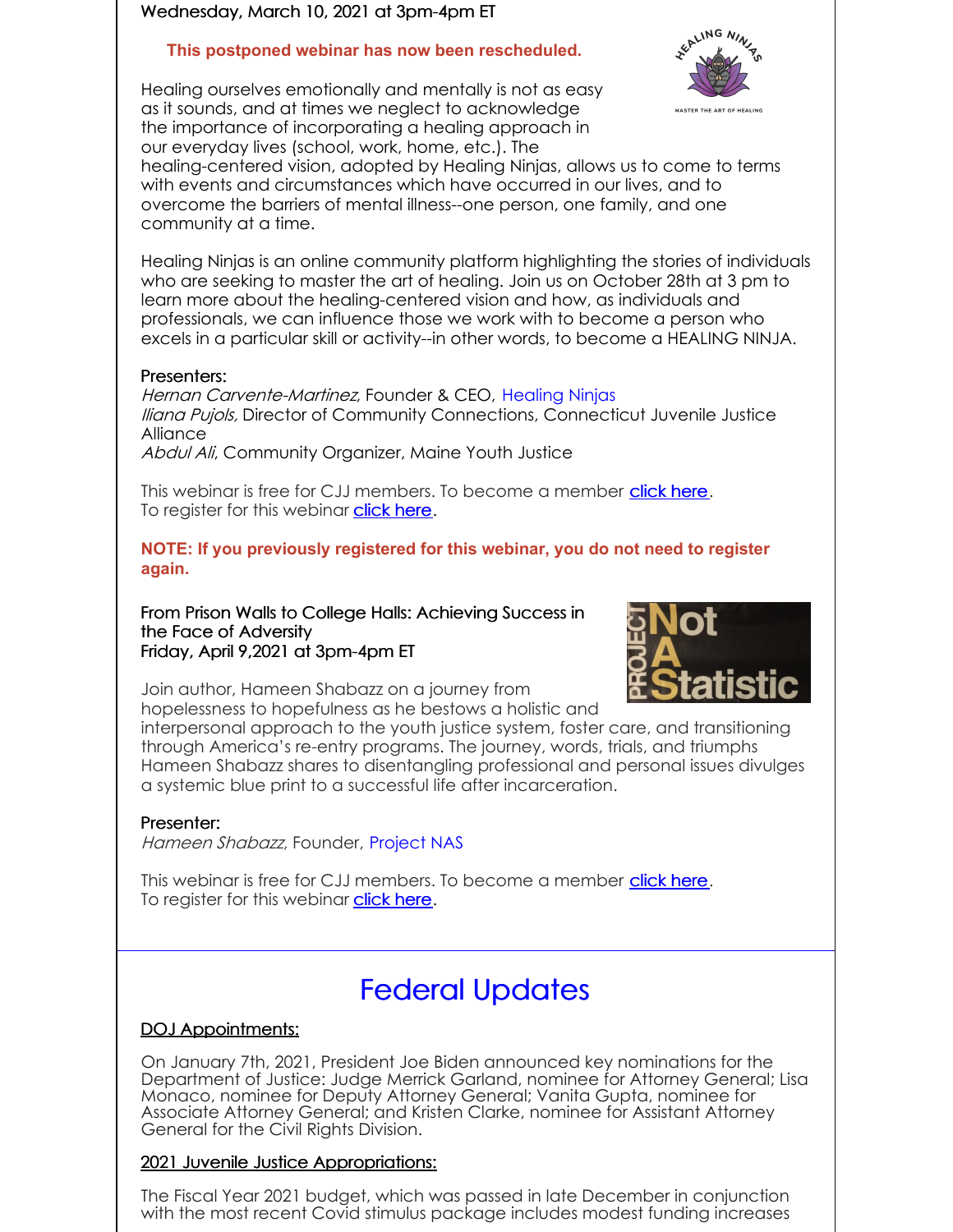for youth justice programs. The budget provides:

- \$67 million for Title II (up from \$63 million in 2020);
- $\bullet$  \$49 million Title V (up from \$42 million) including \$10 million for tribal youth;
- \$3 million for girls. Also \$16 million of this money is not earmarked and can thus be used for the JJRA's PROMISE prevention programs (up from \$14.5 million);
- \$100 million for mentoring (up from \$97 million); and
- Indigent defense stable at \$2.5 million.

# Would You Like to Blog for CJJ?

CJJ is looking for bloggers for **CJJ [Today](http://www.juvjustice.org/blog)** to author stories and posts about juvenile justice. We're [particularly](http://www.juvjustice.org/about-us/state-advisory-group-members) interested in stories from **State Advisory** Group members or staff, CJJ [individual](http://juvjustice.org/about-us/members/individual-memberships) or youth members, and CJJ [organizational](http://juvjustice.org/youth-members) members, about issues at the state or local level, interesting programs or approaches, and perspectives about the course of juvenile justice reform at the local or state level. We



also welcome blog posts from other juvenile justice system stakeholders. Blog posts can be between 400-750 words in length. Click [here](http://files.constantcontact.com/31e4a892301/ae2fa24f-a0c7-4002-a04b-2d9a65ad104a.pdf) to see our other guidelines for blogs.

Suggested topics could include:

- School to Prison Pipeline
- Girls in the Juvenile Justice System
- Remedying Racial and Ethnic Disparities
- Adolescent Brain Development
- Evidence-Based Practices
- **•** Status Offenses
- Family and Youth Involvement
- Promising Practices or Program Spotlights

If interested please email *[info@juvjustice.org](mailto:info@juvjustice.org)* for more details.

# Organization Spotlight: Youth Collaboratory

Young people today face a litany of complex issues that challenge the future of our country. While these problems don't always have obvious solutions, Youth Collaboratory believes they are solvable with a comprehensive fieldinformed and research-driven approach that centers young people.



Youth [Collaboratory](http://www.youthcollaboratory.org/) serves organizations, professionals, and other stakeholders working to improve the lives of young people, their families, and communities. It harnesses the power of the youth services community to innovate, evaluate, and drive effective strategies that assure the safety and well-being of youth and young adults, unlocking their limitless potential. Youth Collaboratory focuses on:

- Coordinated community responses to youth and young adult homelessness;
- Preventing and addressing relationship violence, sexual exploitation, and trafficking of youth; and,

● Supporting opportunities for young people to build community with family, peers, and others to enhance their assets, explore their strengths, and develop lasting connections.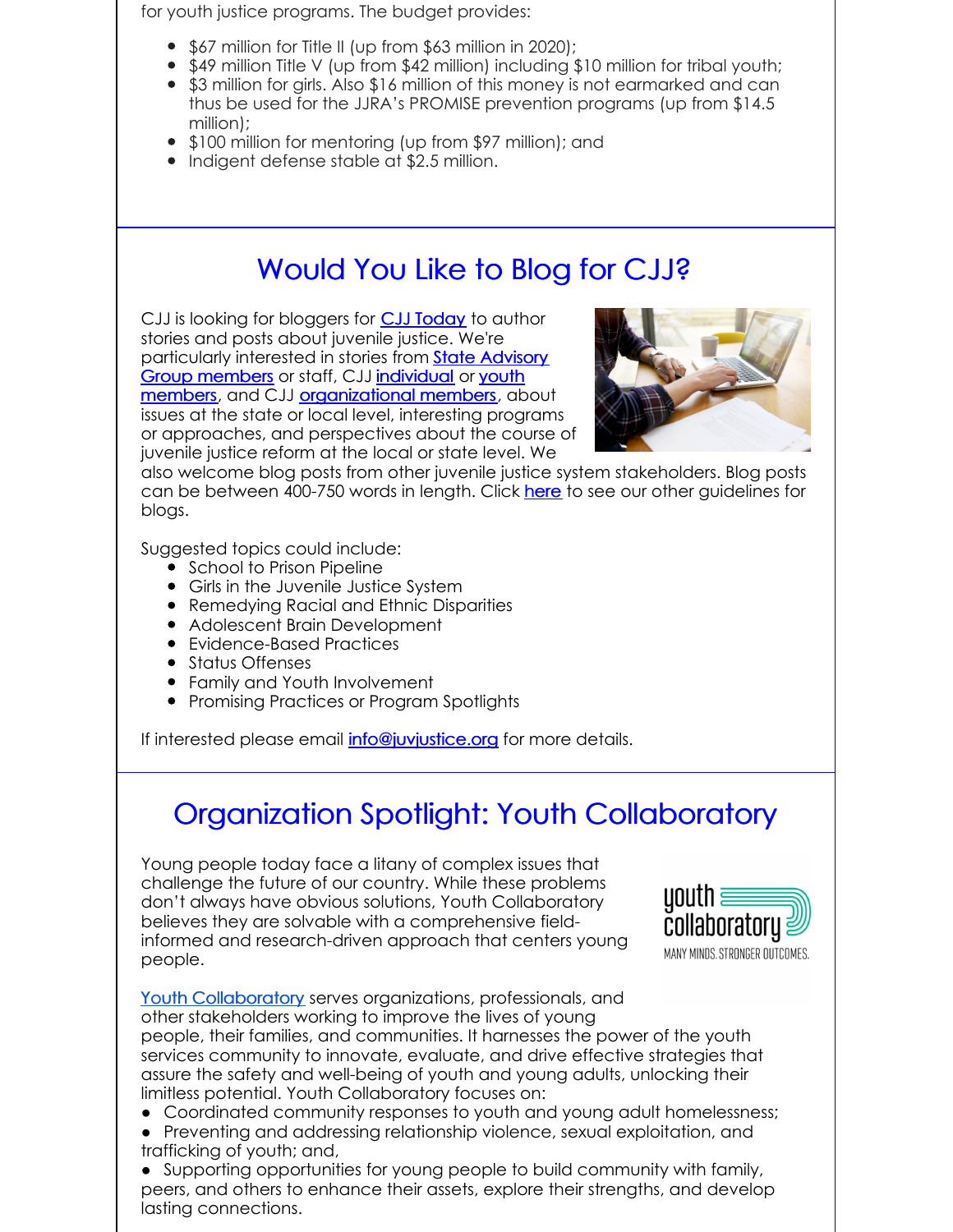Youth Collaboratory is committed to working towards equity and [liberation](https://www.youthcollaboratory.org/equity-and-liberation) and in authentic [collaboration](https://www.youthcollaboratory.org/authentic-youth-collaboration) with young people most impacted by the services and systems it works to improve.

Some of our recent contributions to the youth justice community, created in partnership with our Youth [Catalyst](https://www.youthcollaboratory.org/youth-catalyst-team) Team, include:

• [Research](https://www.youthcollaboratory.org/our-work/initiatives/building-base-evidence) for providers and policymakers working to end youth homelessness:

○ Activating Uptake to Prevent and End youth Homelessness: National [Community](https://www.youthcollaboratory.org/activating-uptake) Survey Findings

○ Toward <sup>a</sup> System Response to Ending Youth [Homelessness](https://www.youthcollaboratory.org/smarter-coordinated-entry)

○ Measuring Up: Youth-level Outcomes & Measures for System Responses to Youth **[Homelessness](https://www.youthcollaboratory.org/youth-outcomes-project-release)** 

● [Advocating](https://www.youthcollaboratory.org/our-work/initiatives/policy-advocacy) for policies and funding that ensures just approaches to meeting needs and pushing innovative solutions that support youth and young adults

• [Tools](https://www.youthcollaboratory.org/resources/toolkits) offering actionable insights from the latest research, designed for youth service professionals providing young people with mentoring, housing, and direct social services

• National [awareness](https://www.youthcollaboratory.org/raising-awareness-sex-trafficking-youth-us-upworthy-collaboration) campaign with Upworthy focused on sexual exploitation and trafficking of youth

• Training and [consulting](https://www.youthcollaboratory.org/services) services customized for organizations working on youth justice based on their needs and interests, such as:

○ Helping programs to incorporate mentoring services to support young people, including youth and young adults who are experiencing homelessness, are survivors of sex trafficking, or have been involved in systems

○ Working with local communities on developing and implementing effective coordinated responses to ending youth homelessness

○ Supporting agencies in incorporating authentic youth engagement and involvement at all levels - from service provision to agency leadership

○ Coaching agencies in developing proposals that meet rigorous requirements of federal funders

Visit [youthcollaboratory.org](http://www.youthcollaboratory.org/) today to access research, tools, services, and membership!

### Events and Trainings

The **[National](https://nn4youth.org/events/2021-summit/) Network for Youth** (NN4Y) will host the Virtual NN4Y Summit on March 24th through March 25th. [Click](https://www.eventsquid.com/contestant-reg.cfm?event_id=11698) here to register.

The [National](https://www.ncjfcj.org/) Council of Juvenile and Family Court Judges NCJFCJ) will be holding two national conferences in 2021, the National [Conference](https://www.ncjfcj.org/events/2021-national-conference-on-juvenile-justice/) on Juvenile Justice in Dallas, TX, March 21-24, 2021, and the 84th Annual [Conference](https://www.ncjfcj.org/events/84th-annual-conference/) in St. Louis, MO, July 18 - 21, 2021. Click conference title to register.

New Publications and Resources

OJJDP released "Expunging Juvenile Records: [Misconceptions,](https://ojjdp.ojp.gov/publications/expunging-juvenile-records.pdf) Collateral Consequences, and Emerging Practices.

OJJDP and the National Institute of Justice have released "Juvenile" [Residential](https://ojjdp.ojp.gov/publications/jrfc-2018-selected-findings.pdf) Facility Census 2018: Selected Findings."

The Center for Law and Social Policy (CLASP) released a new report on the Core Principles to Reframe Mental and [Behavioral](https://www.clasp.org/publications/report/brief/core-principles-reframe-mental-and-behavioral-health-policy?emci=bdfd12e2-2354-eb11-a607-00155d43c992&emdi=d08bf576-e754-eb11-a607-00155d43c992&ceid=2837335) Health Policy.

CJJ invites you to share news from your SAG, organization, state, or region! Inclusion and editing of submissions are subject to CJJ editorial guidelines.

[Contact](mailto:info@juvjustice.org) the Editor

The Juvenile Justice Monitor is brought to you by staff and volunteer leaders of the